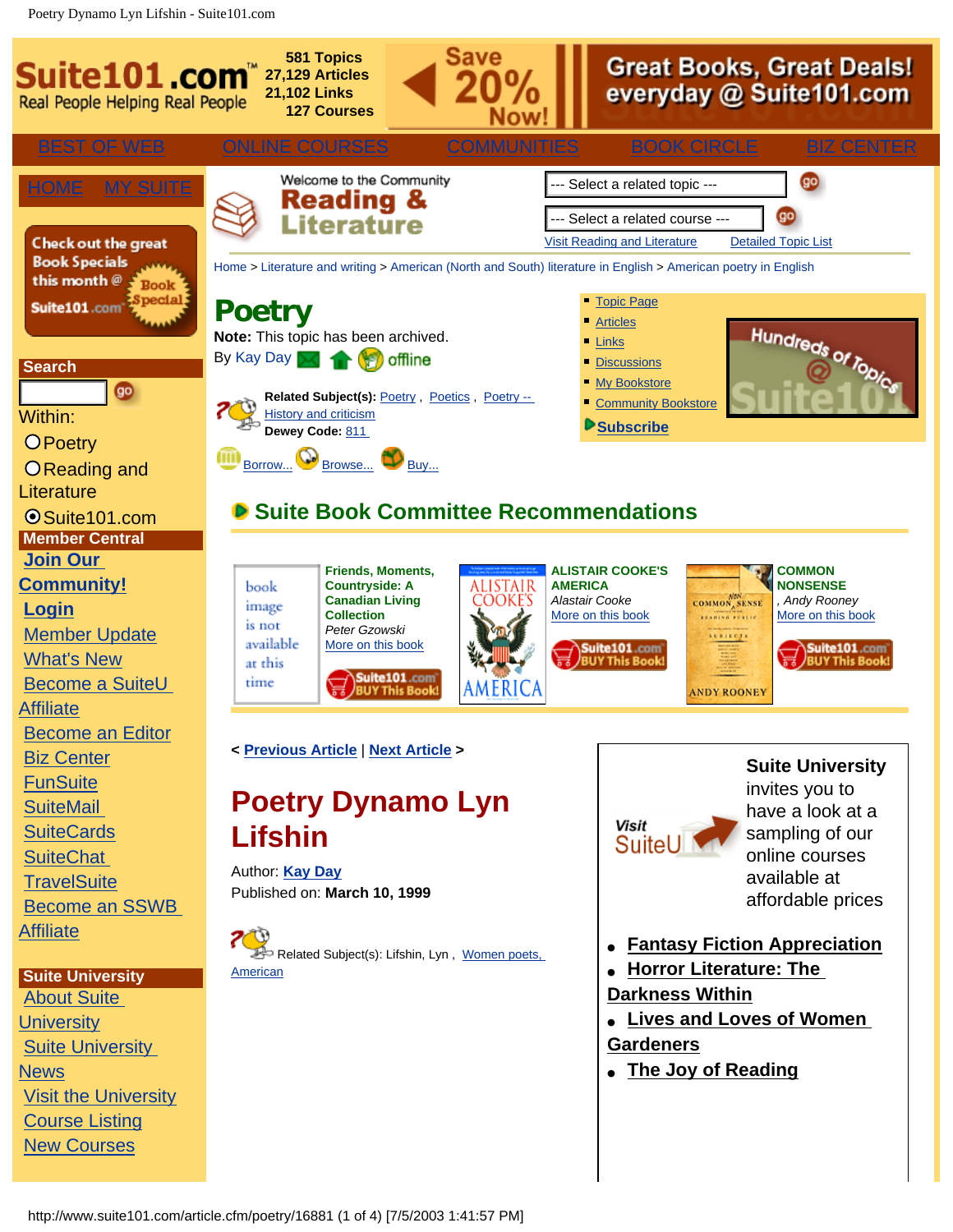Poetry Dynamo Lyn Lifshin - Suite101.com

## [Featured Courses](http://www.suite101.com/suiteu/featured_courses.cfm) [FREE Demo Course](http://www.suite101.com/course.cfm/18108/seminar)

 **New Topics** [All Reptiles - Great](http://www.suite101.com/welcome.cfm/reptiles_great_small) [and Small](http://www.suite101.com/welcome.cfm/reptiles_great_small) [Slovak Republic](http://www.suite101.com/welcome.cfm/slovak_republic) [Independent](http://www.suite101.com/welcome.cfm/indie_soul_rb)  [Soul/R&B Music](http://www.suite101.com/welcome.cfm/indie_soul_rb) [Travelsleuth's Europe](http://www.suite101.com/welcome.cfm/europe_north_africa) [and North Africa](http://www.suite101.com/welcome.cfm/europe_north_africa) [Moms-Stay at Home](http://www.suite101.com/welcome.cfm/moms_stay_home_go_work)  [or Go to Work?](http://www.suite101.com/welcome.cfm/moms_stay_home_go_work) [More...](http://www.suite101.com/topic/new_topics.cfm)

## **Suite Events** [Honoring the](http://www.suite101.com/event.cfm/245) [Children](http://www.suite101.com/event.cfm/245)

[A Global Village](http://www.suite101.com/event.cfm/242)

## **More about Suite101** [About Suite101.com](http://www.suite101.com/info.cfm/CP2001_Main)

*The most published poet in the world today, Lifshin shows here with this book what many literary magazine editors have known for decades: she's a poet of substance, range and invention.* --Small Press Review

Any serious poet knows the name **[Lyn Lifshin](http://lynlifshin.com/)**. Lifshin the legend, Lifshin the dynamo, Lifshin the poet whose work turns up, words pared like apples cut into perfectly sized pieces. Robert Frost described her poetry as having "very good images," and advised, "Bring me more poems." *The San Francisco Review* casts her as "…frighteningly prolific and utterly intense. One of a kind."



**[Understanding Poetry](http://www.suite101.com/course.cfm/16948)** Although many people believe they cannot, everyone can understand poetry. It is true that reading poetry is not like reading a newspaper, and reading poetry requires what I call a special reading. But that special reading is easily learned, and once learned will open new doors to appreciation and understanding. [Read Introduction](http://www.suite101.com/course.cfm/16948/seminar)

Register Now

That she is. This trim woman with the long blond hair and dark penetrating eyes has written over 100 books and edited four anthologies of women writers. She has published in virtually every poetry and literary magazine in the nation; she has given more than 700 readings at places like Cornell, Dartmouth, and The Shakespeare Library. Winner of the Jack Kerouac Award, finalist with the likes of Maxine Kumin and Philip Levine for the Patterson Award, Lifshin has made it in the world of poetry, the one she both picked and created.

Lifshin's focus on poetry began in elementary school. "I had a wonderful third grade teacher who had us reading Milton, Longfellow, Blake. I copied a poem of Blake's out and showed it to my mother. I said I wrote it. She ran into my teacher." Lifshin then had to write a poem that was really her own. "That is one way I started," she says, adding, "but I also loved poetry, read a lot—and when I left graduate school and took a job, though I was also painting, I began writing—poems just seemed natural."

The "natural" aspect of her poetry follows Lifshin to this day. I find her poetry like a silk dress, with threads so fine and light, you almost don't even think of reading the lines requiring effort, because they flow so smoothly. One of my very favorite poems by her is, "The Daughter I Don't Have"(*Cold Comfort*). She speaks of a daughter awakening in the middle of the night, describes emotions that capture maternal essence with lines that are tight, yet thickly textured:

> *… I part her hair, braid her to me as if to keep what I can't close, like hair wreathes under glass in New England.*

I count Lifshin among the must-reads, but I honestly don't even remember how I discovered her. At times, she has seemed to be everywhere. Her efforts to publish have inspired legions of tales. One of my fellow editors shared a story with me. "I remember getting submissions from Lyn Lifshin years ago when I was co-editor for a now-defunct literary magazine. While most poets sent three to five poems, she sent huge stacks of her work, typed on onion skin. And while most sent us only one packet of